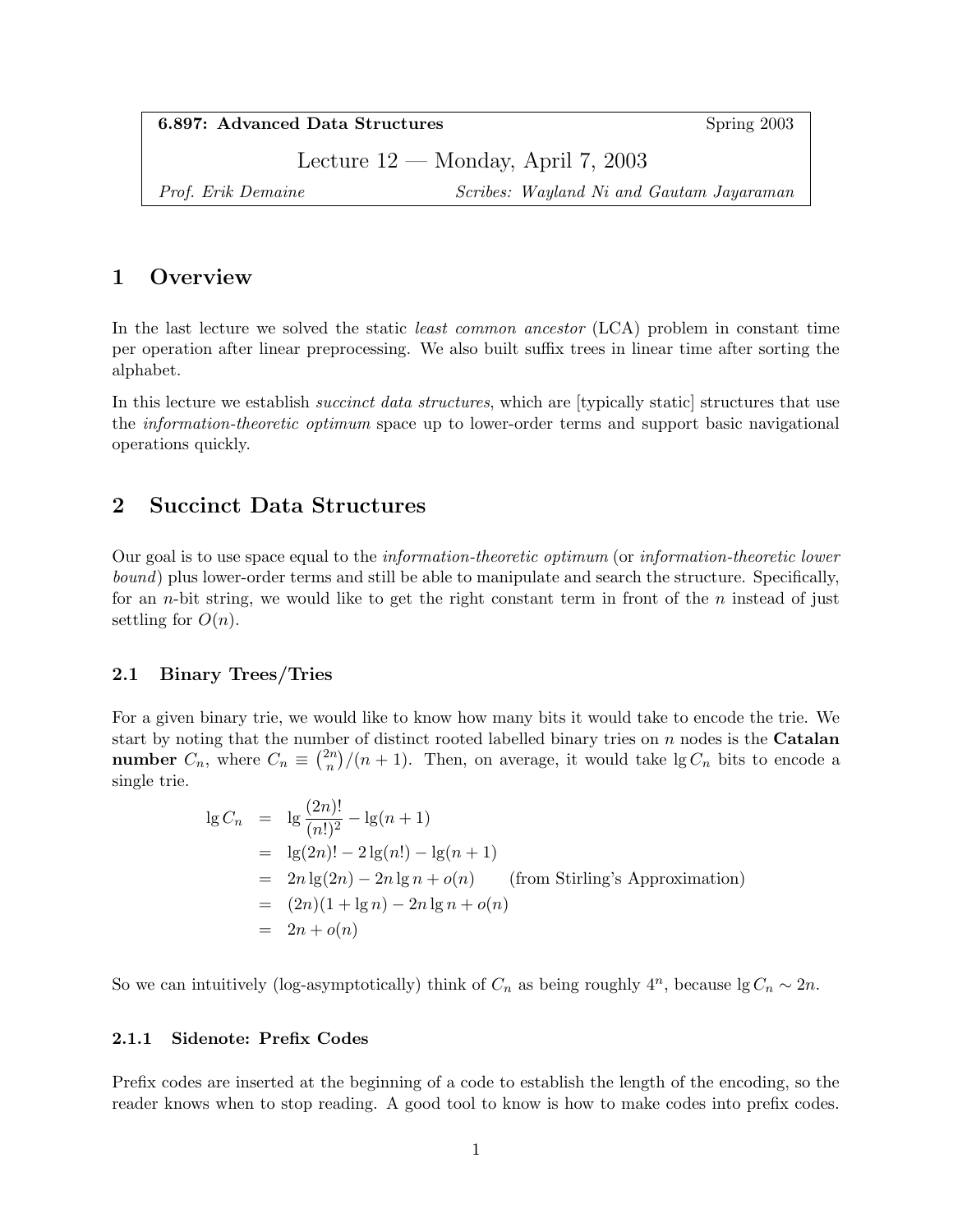Given an *n*-bit string, we must encode its length. Of course,  $\lg n$  bits are needed to encode the length of the string. But then, we also need  $\lg \ln n$  bits to encode the length of the extra  $\lg n$  bits, and  $\lg \lg \lg n$  bits to encode the length of the extra  $\lg \lg n$  bits, etc. Thus, the length of the optimal prefix code would be  $n + \lg n + \lg \lg n + \cdots + 1 + \lg^* n$ .

However, since the length of the optimal code is such a complex expression, we can simplify the code by using a little extra space. We use  $\lg n$  bits (the "prefix") to encode the length of the *n*-bit string and another  $\lg n$  bits (the "pre-prefix") to encode the length of the  $\lg n$ -bit prefix in unary. In other words, we repeat 0's followed by a 1 to indicate the length. The total length would then be  $n + 2 \lg n$ .

#### 2.2 Level-Order Representation

The trivial way to use the optimum space,  $\lg C_n \approx 2n + o(n)$ , would be to use a lookup table so we could refer to a specific binary trie by number. However, our goal is to be able to navigate and operate on the structure efficently as well.

Definition: An *internal node* is a node that contains an element.

**Definition**: An *external node* is a node without an element. External nodes are appended to the tree for each missing child.

We now examine an encoding that is more navigable, called *level-order encoding*. To construct the encoding, we first append an *external node* for each missing child. Now, there are  $2n + 1$  nodes, so we spend 1 bit per node. We visit the nodes in level order, that is, we examine the nodes one row at a time, starting at the root and continuing downwards, going from left to right within each row.

We write down a 1 for an *internal node* and a 0 for an *external node*. Since this encoding takes  $2n + 1$  total bits, it must be optimal.

Here is an example encoding for the tree below:



Visual representation of binary trie (left) and with added missing children (right). **Claim 1.** The positions of the left and right children of the ith internal node are 2i and  $2i + 1$ .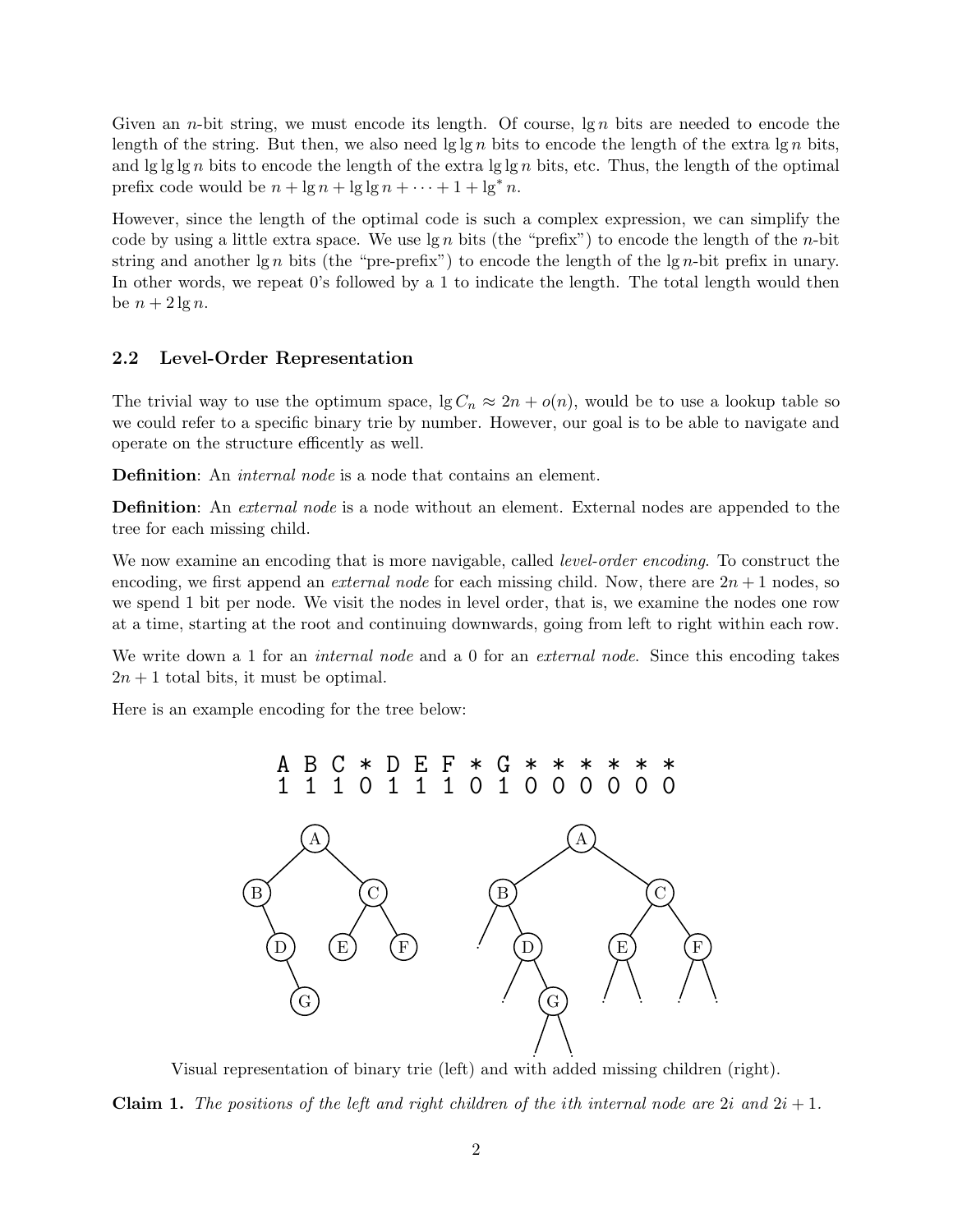Proof. Suppose there are j external nodes up to the *i*th internal node. We show that strictly between the *i*th internal node and its left child, there are  $i - j - 1$  nodes:

- offspring of  $i 1$  previous internal nodes =  $(2(i 1))$ .
- $i 1$  of which were internal nodes, (all but root).
- $\bullet$  *j* of which were external nodes.

Thus, the number of nodes strictly between the *i*th internal node and its left child is  $2(i - 1) - (i - 1)$ 1)  $-j = i - j - 1.$ 

Therefore, the position of left child =  $i + j + (i - j - 1) + 1 = 2i$ .

#### 2.3 Rank and Select

We define the functions  $\text{Rank}(i)$  and  $\text{Select}(i)$  in a static bit string:

 $Rank(i) \equiv$  Number of 1's at or before index i  $Select(i) \equiv Index of *i*th 1 bit$ 

Note that  $\text{Rank}(i)$  and  $\text{Select}(i)$  are inverses. We can now define **left-child** $(i)$ , **right-child** $(i)$  and **parent**(i) as functions of Rank(i) and Select(i):

left-child $(i) \equiv 2 \times \text{Rank}(i)$ right-child $(i) \equiv 2 \times \text{Rank}(i) + 1$  $parent(i) \equiv Select(|i/2|)$ 

Our goal is to support these queries in  $O(1)$  time and  $o(n)$  extra space.

## 2.3.1 Rank

Suppose we divide up the string into bit strings of length  $\frac{1}{2} \lg n$ . Using a lookup table on each piece would require  $O(\sqrt{n}\lg n \lg \lg n)$  space. Between each pair of pieces, we must store the number of 1's so far from the left. Since we split the string into  $\frac{n}{1/2lg n} = \frac{2n}{lg n}$  $\frac{2n}{\lg n}$  pieces, and  $\lg n$  bits are needed to store the cumulative counts of 1's, the total cost is  $\Theta(n)$ , which is too much.

Instead, using the idea from [J89], we can split the string into  $\frac{n}{(\lg n)^2}$  pieces of length  $(\lg n)^2$ . Then storing the cumulative ranks will cost  $O(\frac{n}{\log n})$  $\frac{n}{(\lg n)^2} \lg n) = O(\frac{n}{\lg n})$  $\frac{n}{\lg n}$ ) bits, which is  $o(n)$ .

Now we must split the  $(\lg n)^2$ -size chunks into  $\frac{1}{2} \lg n$ -size sub chunks. We then store the cumulative ranks within chunks between each pair of sub chunks. Essentially, we are storing "local" counts of 1 bits between every pair of  $\frac{1}{2} \lg n$ -bit sub chunks. Moreover, since each count is local to the specific chunk, the maximum number of 1 bits is  $(\lg n)^2$ , which takes  $\lg \lg n$  bits to encode. Since there are  $\frac{n}{\lg n}$  total subchunks, and each local count can be encoded by  $\lg \lg n$  bits, the amount of space used is  $O(\frac{n}{\log n})$  $\frac{n}{\lg n} \lg \lg n$ ) =  $o(n)$ .

At the bottom level of the structure, a simple lookup table can be used.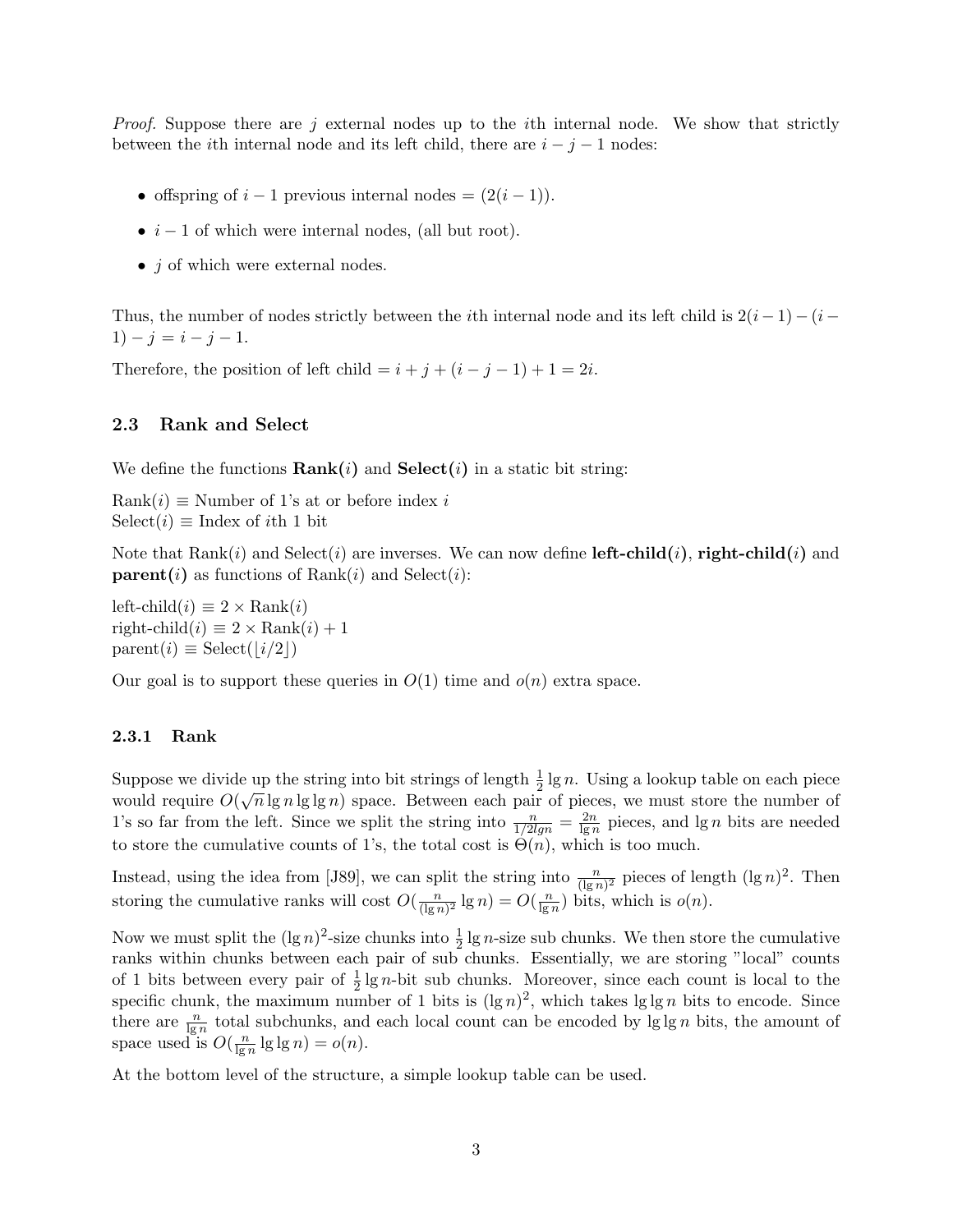

Figure 1: Division of strings into bit strings of length  $\frac{1}{2} \lg n$  (top) and length  $(\lg n)^2$  (bottom)

## 2.3.2 Select

Implementing Select is also possible but much harder, because the splits aren't "even" in terms of sparseness of 1 bits. The (complicated) details can be found in [CM96].

## 2.4 Transformations

We now show three succinct binary trie representations, and how to move between them. These three representations, along with their isomorphism, were discussed in [MR97].

## 2.4.1 ["Normal"] Binary Trie

This is the type of tree we're used to in e.g. balanced search trees. Each node in a binary tree may or may not have a left child, and may or may not have a right child, but these two children are always distinguished.

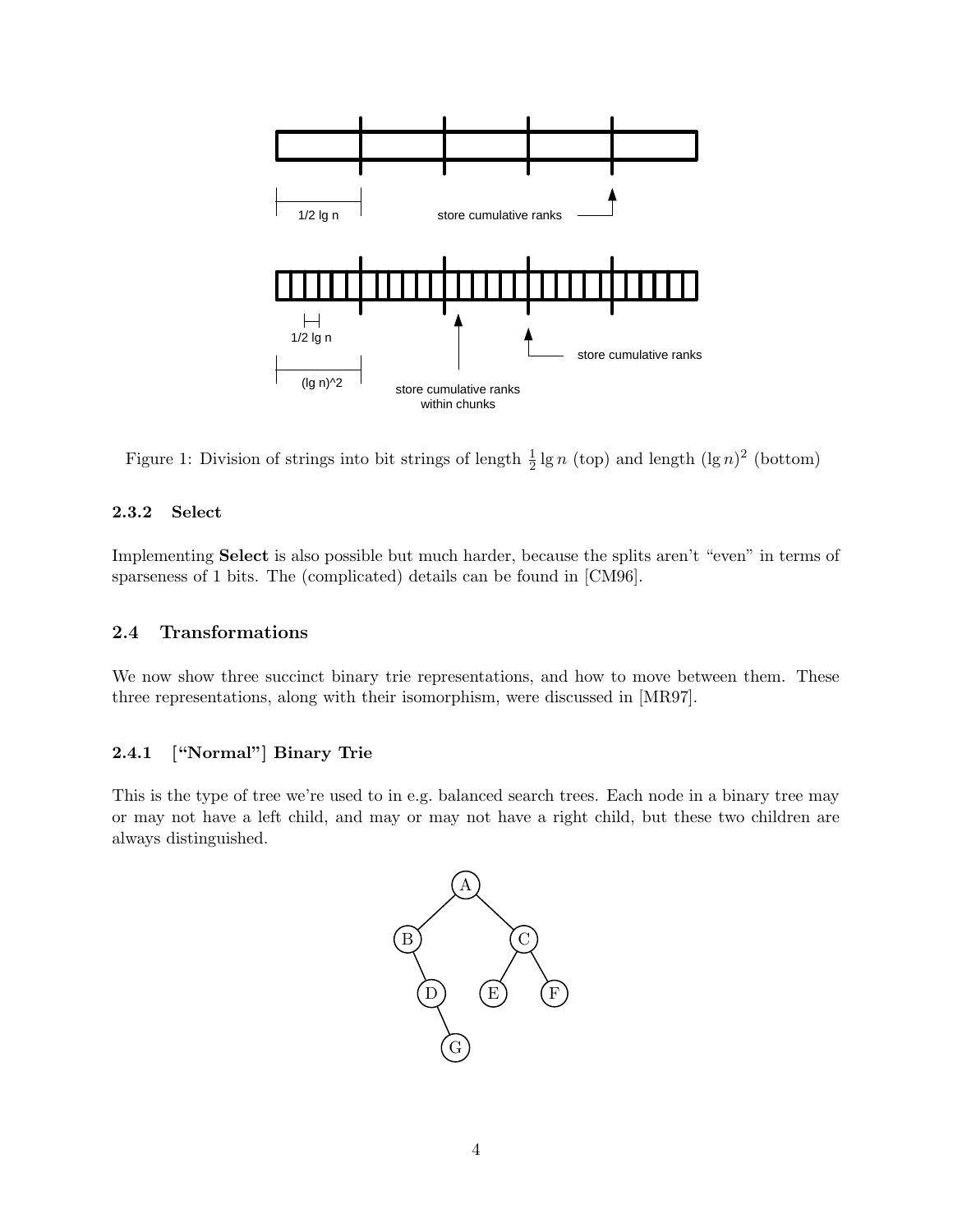#### 2.4.2 Rooted Ordered Tree

Each node in a rooted ordered tree has any number of children  $(0, 1, 2, \ldots)$  and these children are ordered. But you cannot have a second child without having a first child (as you can in binary trees).



A rooted ordered trie can be constructed from a binary trie as follows:

- 1. Make a new root node, called \*.
- 2. Set the old root node to be the left-child of \*.
- 3. Examine the nodes one at a time in order. Whenever examining a node that is a right-child, move that node (and its subtree) up so it becomes a right-sibling of its former parent.

#### 2.4.3 Balanced Parentheses

$$
(\begin{array}{c} ( \ ( \ ) \ ( \ ) \ ( \ ) \ ( \ ) \ ) \ ( \ ) \ \ast \ A \ B \ B \ D \ D \ G \ G \ A \ C \ E \ E \ C \ F \ F \ * \\
$$

These can be generated by taking a DFS walk over the rooted ordered trie, writing a left parenthesis when expanding a node, and a right parenthesis when we are finished with its subtree.

#### 2.4.4 Equivalent Relations

Since these three representations are isomorphic, we can establish equivalencies between common operations on each representation. Each heading below identifies an operation on an ordinary Binary Trie, then the ensuing section explains the equivalent operations for the other two representations. Some of the sections also depict all the examples of that relation in the root-ordered tree and the balanced parentheses.

• node

Rooted Ordered Equivalent: Node. It's the same. Balanced Parentheses Equivalent: The position where a left parenthesis corresponds to the node label.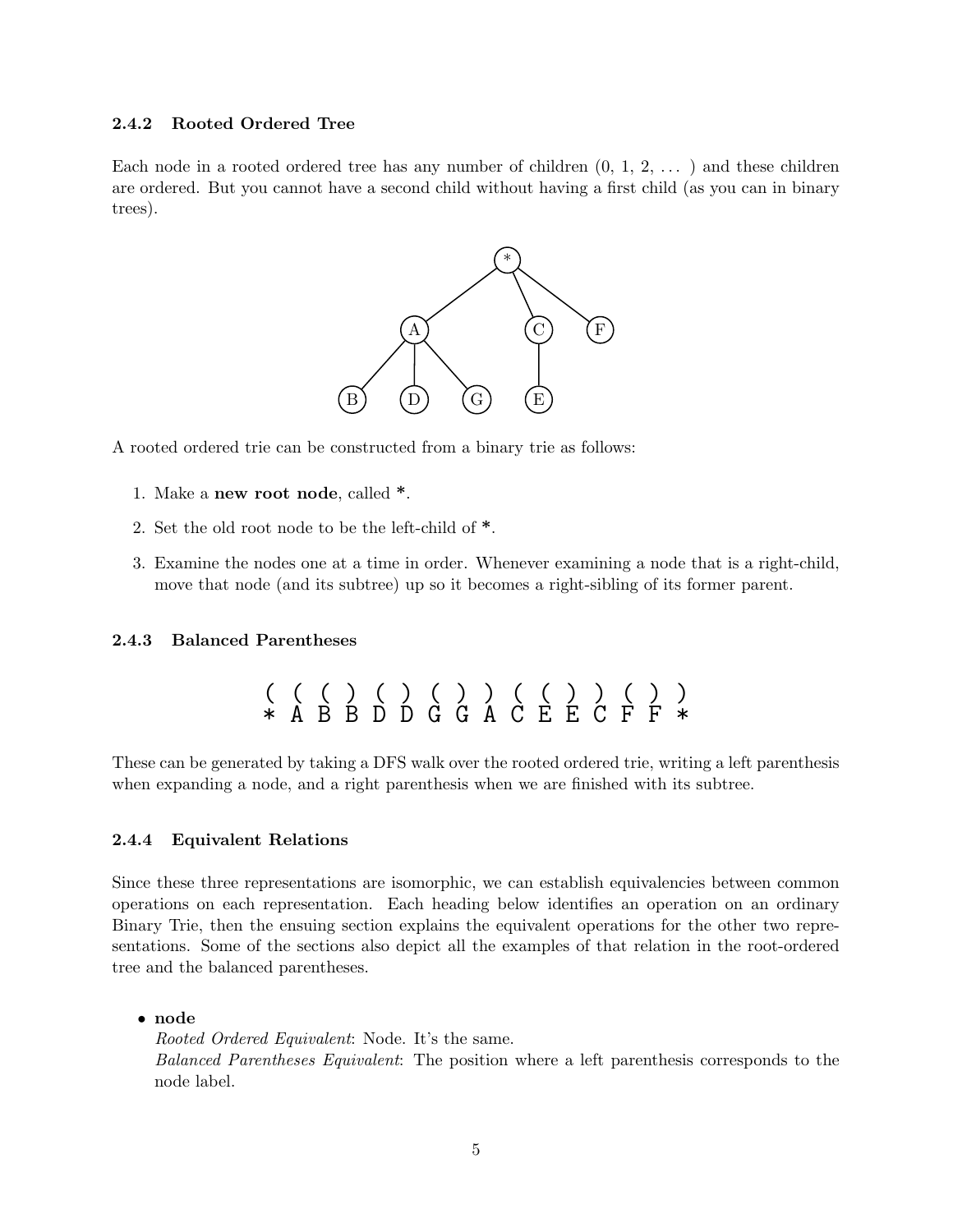|  |  | $( ( ( ( ) ( ) ( ) ( ) ( ) ( ) ) ( ( ( ) ) ( ( ) )$                                                                                                           |  |  |  |  |  |
|--|--|---------------------------------------------------------------------------------------------------------------------------------------------------------------|--|--|--|--|--|
|  |  | * $\underline{A}$ $\underline{B}$ B $\underline{D}$ D $\underline{G}$ G $\underline{A}$ $\underline{C}$ $\underline{E}$ E $\underline{C}$ $\underline{F}$ F * |  |  |  |  |  |

Balanced parentheses example with all the node positions underlined.

• left-child(node)

Rooted Ordered Equivalent: The leftmost child of node. If node has no children, then null.



Rooted ordered example with all the left-child relations depicted in dotted lines.

Balanced Parentheses Equivalent: If the next position  $i$  after **node** contains a left parenthesis, theni. Otherwise null.

|  |  | $( ( ( ( ) ( ) ( ) ( ) ( ) ( ) ( ) ( ) ( ( ) ( ) ( ) ( ) ( ) ( ) ( ) ( ) )$ |  |  |  |  |  |
|--|--|-----------------------------------------------------------------------------|--|--|--|--|--|
|  |  | * A B B D D G G A C E E C F F *                                             |  |  |  |  |  |

Balanced parentheses example with all the left-child relations depicted in dotted lines.

#### • right-child(node)

Rooted Ordered Equivalent: The next sibling to the right of **node**, if there is one.



Rooted ordered example with all the right-child relations depicted in dotted lines.

Balanced Parentheses Equivalent: The position i immediately following the right-parenthesis that matches the left-parenthesis at **node**, as long as  $i$  contains a left-parenthesis.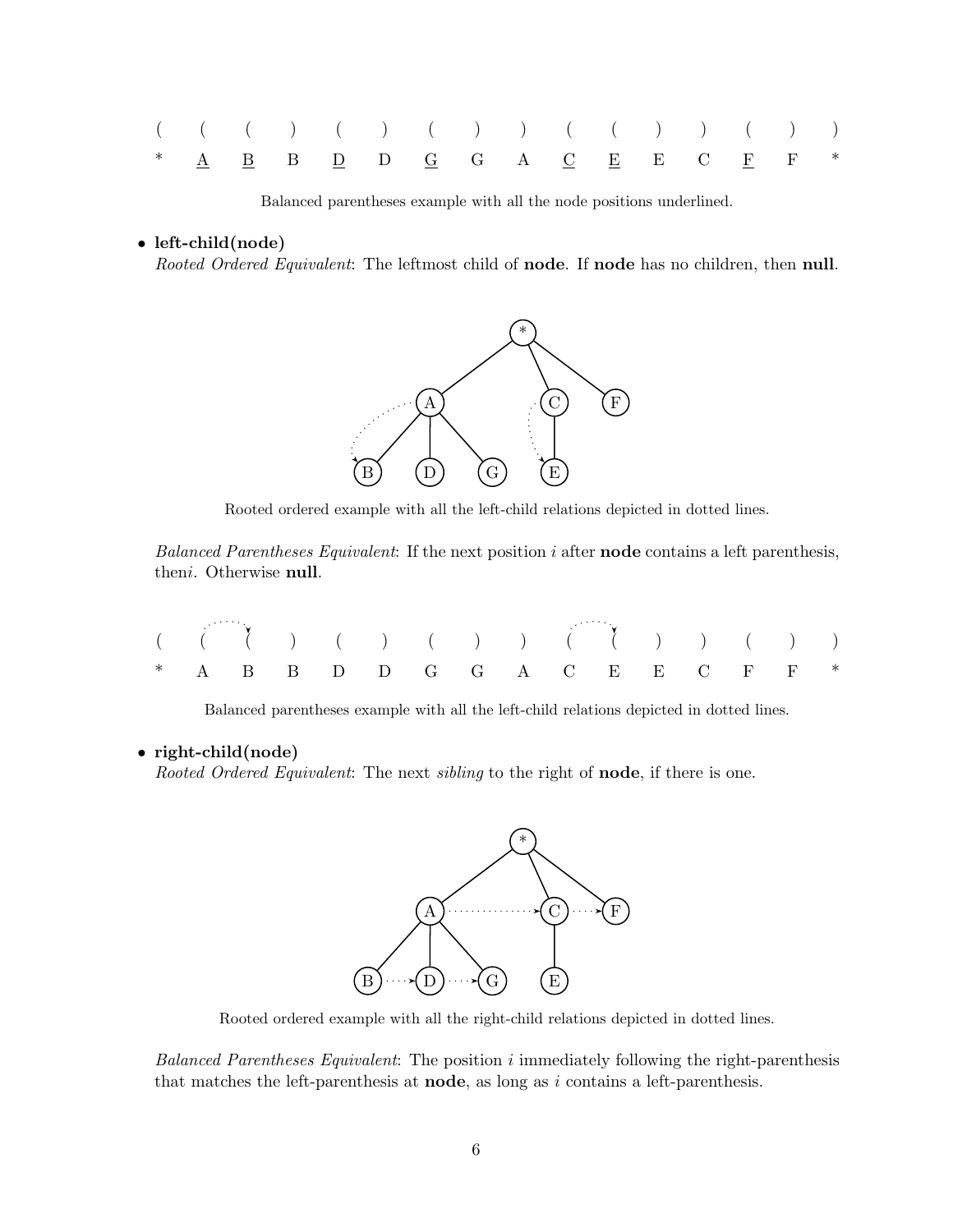

Balanced parentheses example with all the right-child relations depicted in dotted lines.

#### • parent(node)

Rooted Ordered Equivalent: The left sibling of node, if it exists. Else the parent of node.



Rooted ordered example with all the parent relations depicted in dotted lines.

Balanced Parentheses Equivalent: If character  $i$  immediately preceeding **node** is a rightparenthesis, the node at the matching left-parenthesis of  $i$ . Else  $i$ .



Balanced parentheses example with all the parent relations depicted in dotted lines.

• subtree-size( $\mathbf{node}$ ) – (This is useful because it facilitates the computatation of indices of external nodes, which are indices into suffix arrays.)

Rooted Ordered Equivalent: size of **node** plus sizes of all rightward siblings (if any).



Rooted ordered example depicting subtree at C using diamond-shaped nodes, showing that subtree-size $(C) = 3$ .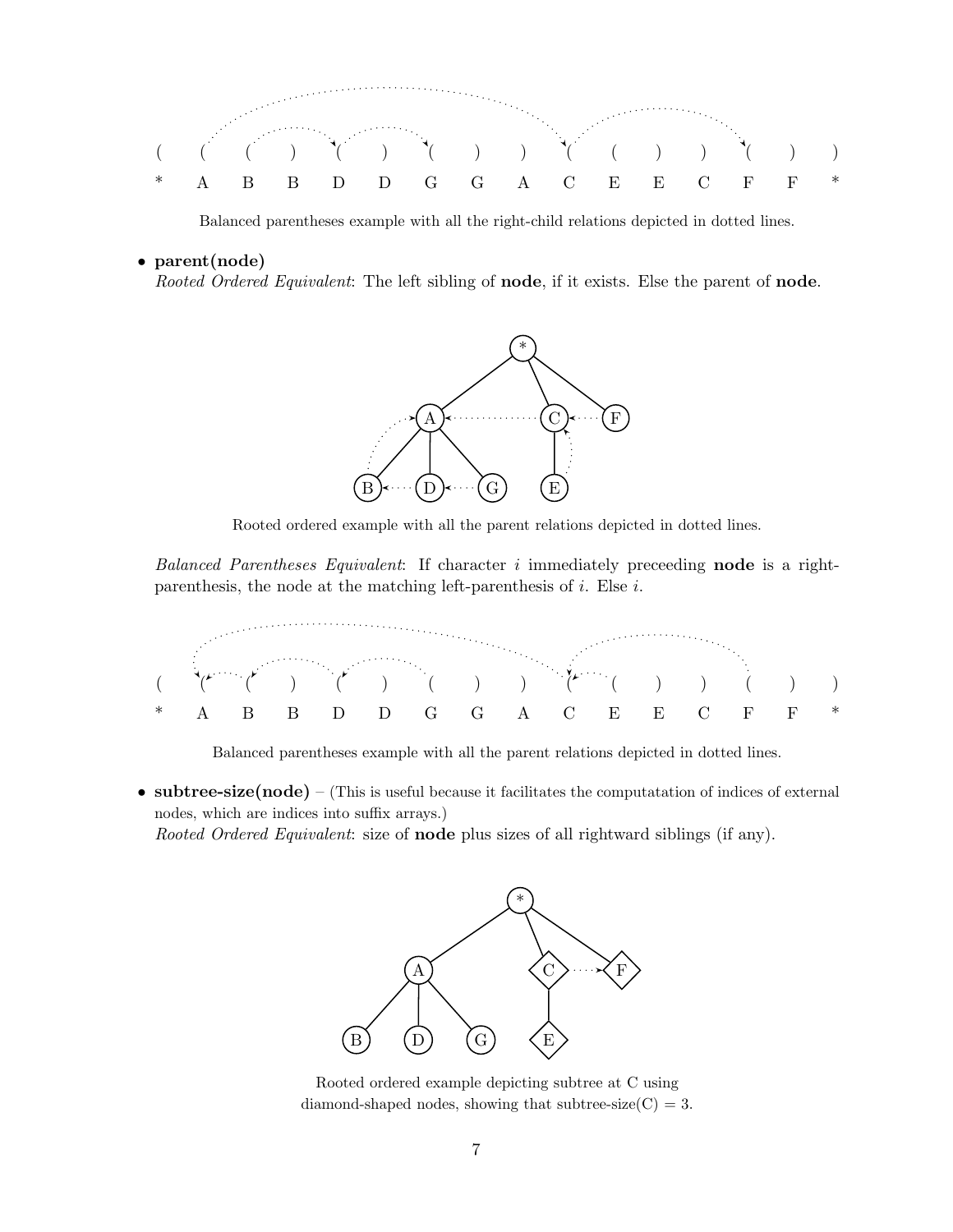Balanced Parentheses Equivalent: size of **node** plus sizes of all rightward siblings (if any). Size of a node equals (size of inclusive interval between left paren at start of node and matching right paren) / 2.



Balanced parentheses example showing subtree size of C, which is size of C (first solid arc) plus size of F (second solid arc), which is  $4/2 + 2/2 = 3$ .

#### • lca(node1,node2)

Rooted Ordered Equivalent: The more-left sibling among the two children of lca that are on the unique path between **node1** and **node2**.



Rooted ordered example showing how we find (first following dotted arrows, then solid) that  $lca(E,G) = A$ .

Balanced Parentheses Equivalent: The more-left sibling among the two children of lca that are on the unique path between **node1** and **node2**. The lca of **node1** and **node2** in this representation is the position of the left-paren of the minimal common enclosing parenthesis pair of **node1** and **node2**.

We define **minimal common enclosing parenthesis pair** of a node in the balanced parentheses representation as the pair of matching parentheses that define an interval of minimal length that contains the node.



is the minimal common enclosing parenthesis pair of G and E

#### Summary of Equivalent Relations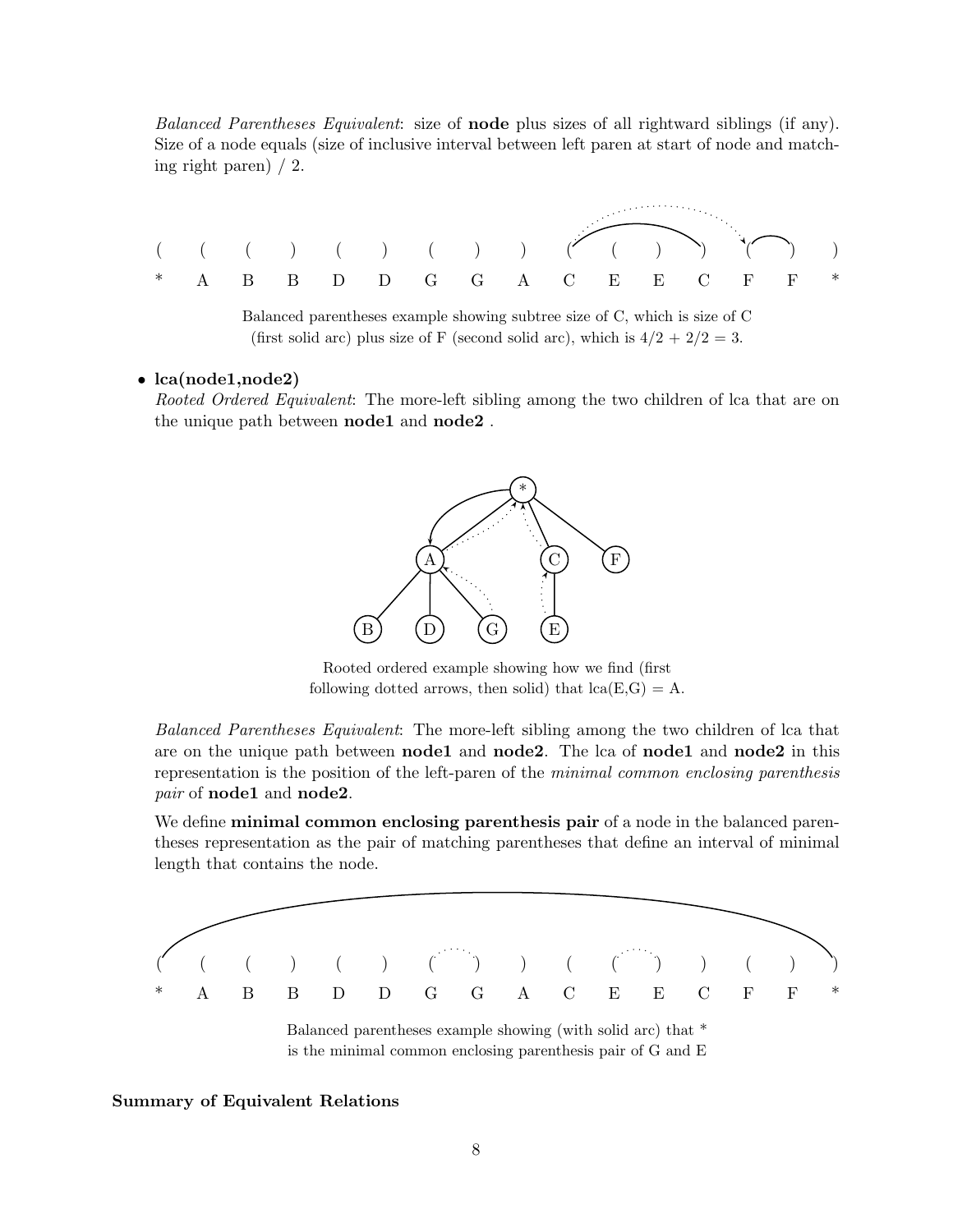| <b>Binary Trie</b>      | Rooted Ordered Trie         | <b>Balanced Parentheses</b>                           |  |  |  |  |  |
|-------------------------|-----------------------------|-------------------------------------------------------|--|--|--|--|--|
| node                    | node                        | position of left paren with node label                |  |  |  |  |  |
| $left$ -child $(node)$  | first-child of node         | next position, only if it is                          |  |  |  |  |  |
| $right$ -child $(node)$ | next-sibling to             | next position after)                                  |  |  |  |  |  |
|                         | right of node               | that matches (of node                                 |  |  |  |  |  |
| parent(node)            | prev-sibling of node (if    | prev position $(i)$ to node, if it has " $($ ".       |  |  |  |  |  |
|                         | none then parent of node)   | else the " $($ " that matches paren at i.             |  |  |  |  |  |
|                         | size of node $+$ sizes of   | size of node $+$ sizes of rightward                   |  |  |  |  |  |
| subtree-size            | rightward siblings of node  | siblings of node, where size of node                  |  |  |  |  |  |
|                         |                             | $=$ dist from "("to matching ")" / 2                  |  |  |  |  |  |
|                         | among children of lca, the  | same as in rooted ordered trie, with lca              |  |  |  |  |  |
| lca(node1, node2)       | leftmost one along the path | $=$ position of left-paren of min common              |  |  |  |  |  |
|                         | between node1 and node2     | enclosing paren pair of <b>node1</b> and <b>node2</b> |  |  |  |  |  |

## 2.4.5 Performance

In  $[MR97]$  all of the above operations are accomplished in  $O(1)$  time except lca. In  $[BDMR99]$  the results are extended to *cardinal* (or  $k$ -*ary*) trees, including the ability to find the *i*th child of a node in  $O(1)$  time.

## 2.5 Other Succinct Data Structures

## 2.5.1 "Cardinal"  $(k$ -ary) Trees

These are trees where a node may have up to  $k$  children, so  $k$  can be thought of as the cardinality of the alphabet  $\Sigma$ . For such trees the information-theoretic lower bound is  $C_n^k \equiv \binom{kn+1}{n}$  ${n+1 \choose n}/(kn+1).$ 

The structure described in [BDMR99] takes up space in between  $(\lg e + \lg k)n$  and  $(2 + \lceil \lg k \rceil)n$ bits, making it succinct for cardinal trees. It finds the child labeled i in time  $O(\lg \lg k)$ . This bound was improved to  $O(\lg \lg \lg k)$  in [RR99].

OPEN question: Can this bound be reduced to constant time?

#### 2.5.2 Suffix Tree Equivalents

Suffix trees, introduced in Lecture 10, have various uses in text searching. This has prompted research to find succinct representations for them. Papers by Grossi, Vitter, Ferragina, Sadakane, as well as some from SODA 2003, provide good samples of this research. There are still unresolved questions about pattern matching with succinct suffix tries. For example:

**OPEN** question: Using  $O(n)$  bits of space can you find one or more matches to a pattern P in a text T in time  $O(|P|)$ ?